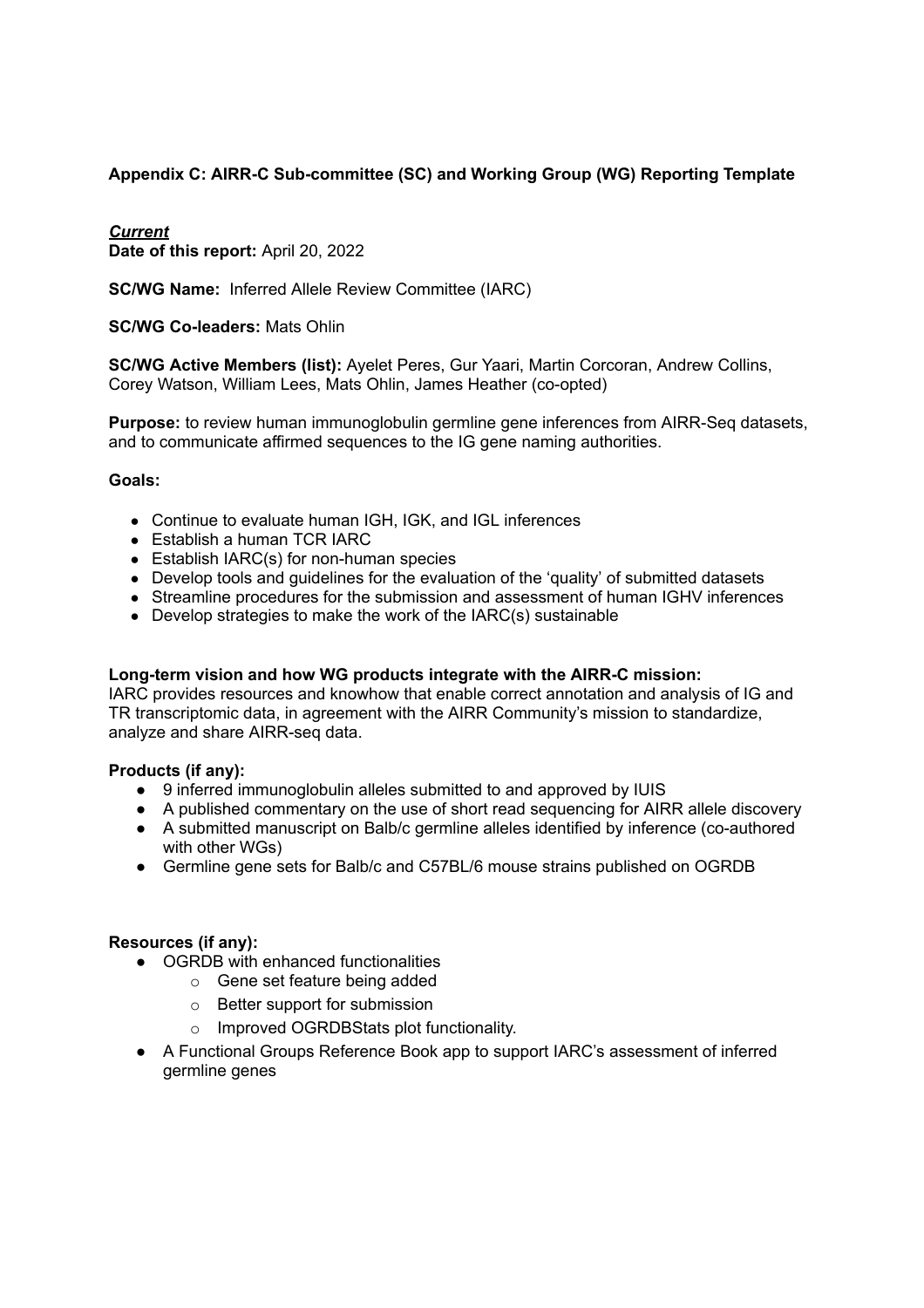### **Progress report on current purpose, goals, products and resources:**

Since AIRR Community Meeting V, IARC has contributed the following activities/outputs.

- IARC has, as of April 19, 2022, met 36 times since AIRR Community Meeting V.
- Continue to evaluate human IGH IGK, and IGL inferences
	- $\circ$  9 inferences of IGHV alleles have been affirmed, reported to IUIS and included in the IMGT reference set
	- o A Functional Groups Reference Book App is being developed (Ayelet Peres and Gur Yaari) to aid future assessment of novel, inferred alleles by IARC.
	- $\circ$  We have initiated the integration of inferred and genomic data for enhanced understanding of AIRRs.
- Establish a human TCR IARC
	- $\circ$  The process to establish a TCR IARC has been initiated. James Heather has been co-opted to IARC with the intention to bring additional TCR expertise into the team and to transfer expertise of inference, affirmation, and process
	- $\circ$  We have initiated the assessment of novel inferred alleles of the TRBV locus.
- Establish IARC(s) for non-human species
	- $\circ$  Alleles of germline genes of mouse and macaque are currently mostly dealt with within the existing IARC as several members are experts on these germline gene repertoires.
	- o Members of IARC co-authored a manuscript on a mouse Balb/c IGHV gene set
	- $\circ$  Balb/c and C57BL/6 expressed germline gene sets have been published on OGRDB.
- Develop tools and guidelines for the evaluation of the 'quality' of submitted datasets
	- o In process in collaboration with Software WG.
	- o New functionalities within OGRDB (enhanced plots, germline sets etc.) and Functional Groups Reference Book will aid submission and assessment of novel alleles.
	- $\circ$  IARC authored a commentary on the use of short read sequence data for AIRR allele discovery (doi: 10.1038/s41435-021-00152-6).
	- o Members of IARC co-authored manuscripts on sequencing and annotation.
	- $\circ$  Members of IARC co-developed a temporary allele label system (manuscript in progress).
- Streamline procedures for the submission and assessment of human IGHV inferences
	- $\circ$  OGRDB has been integrated with VDJbase to simplify submission of VDJbase inferred alleles.
	- o Tooling to create record sets for NIH/ENA submission has been improved, and documentation explaining the submission process has been rewritten.
	- o A submission process with ENA has been established.
- Develop strategies to make the work of the IARC(s) sustainable
	- o An application for funding of infrastructure has been submitted (decision pending).